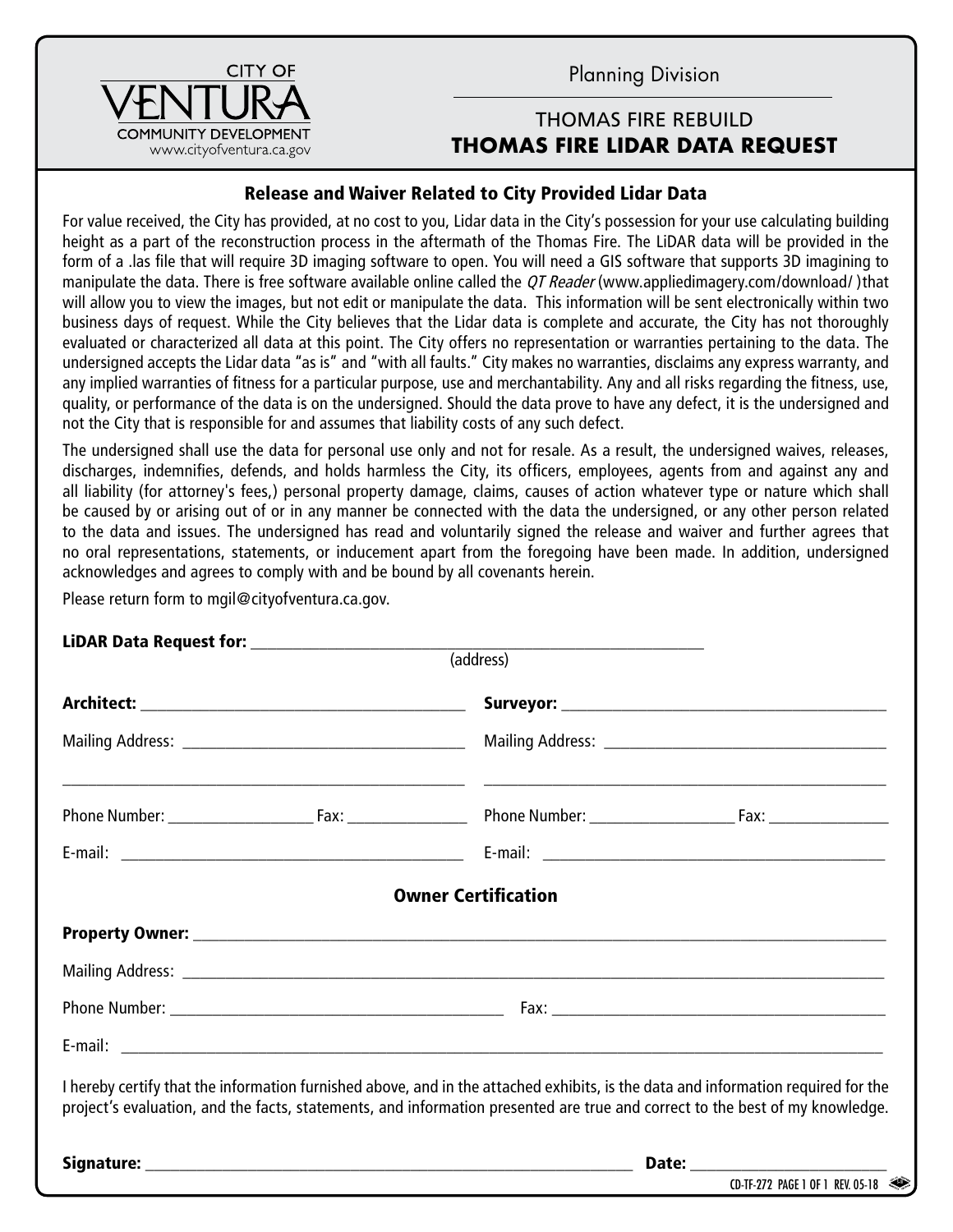## **LAS to AutoCAD points using LAStools, Notepad++ and AutoCAD**

- 1. Download the LAStools software from their website: <https://rapidlasso.com/lastools/>
- 2. Use the las2txt utility to convert the .las file to a .txt file.
	- a. Select the .las file on the left side of the utility.
	- b. Leave the defaults for everything else.
	- c. Click "RUN" at the bottom right.
- 3. Download Notepad++ from their website:<https://notepad-plus-plus.org/download/v7.5.6.html>
- 4. Open the newly created .txt file in Notepad++.
- 5. Press ctrl+f to bring up the "Find" utility. Go to the "Replace" tab.
	- a. In the "Search Mode" settings in the bottom right, make sure "Extended" is selected.
	- b. Replace all spaces with commas (may take a few moments to complete)
	- c. Replace "\r\n" with "\r\n\r\n" (may take a few moments to complete)
	- d. Close the "Find" Utility
	- e. Go to the beginning of the file and add a new with the text "POINT"
	- f. Your file should look like this:

```
916ViaOndulando1.bt
 1POINT
      6197082.1587,1931423.8134,649.7945
 \overline{3}6197082.2087,1931421.6354,654.8218
 \overline{5}6197082.0956,1931423.6543,646.9460
 6<sup>1</sup>\overline{7}\overline{8}6197080.8641,1931423.6973,647.7758
 \overline{9}10 6197080.9176,1931421.5699,647.3928
1112<sub>1</sub>6197081.2208,1931419.7944,654.3259
13<sub>1</sub>146197082.0955,1931417.5126,649.5099
15
16<sub>1</sub>6197082.0289,1931421.4042,646.7522
17<sub>1</sub>186197081.1569,1931421.9688,653.8355
19
      6197081.8003,1931419.2945,649.4150
20
21
```
- 6197082 0573 1931420 5179 649 5910  $22 -$
- 6. Save the file as a .scr ending.
- 7. Run the script in AutoCAD (instructions vary by version). This may take several minutes.
- 8. Zoom to extents.
- 9. Done! You now have an AutoCAD file with all of the original .las data.